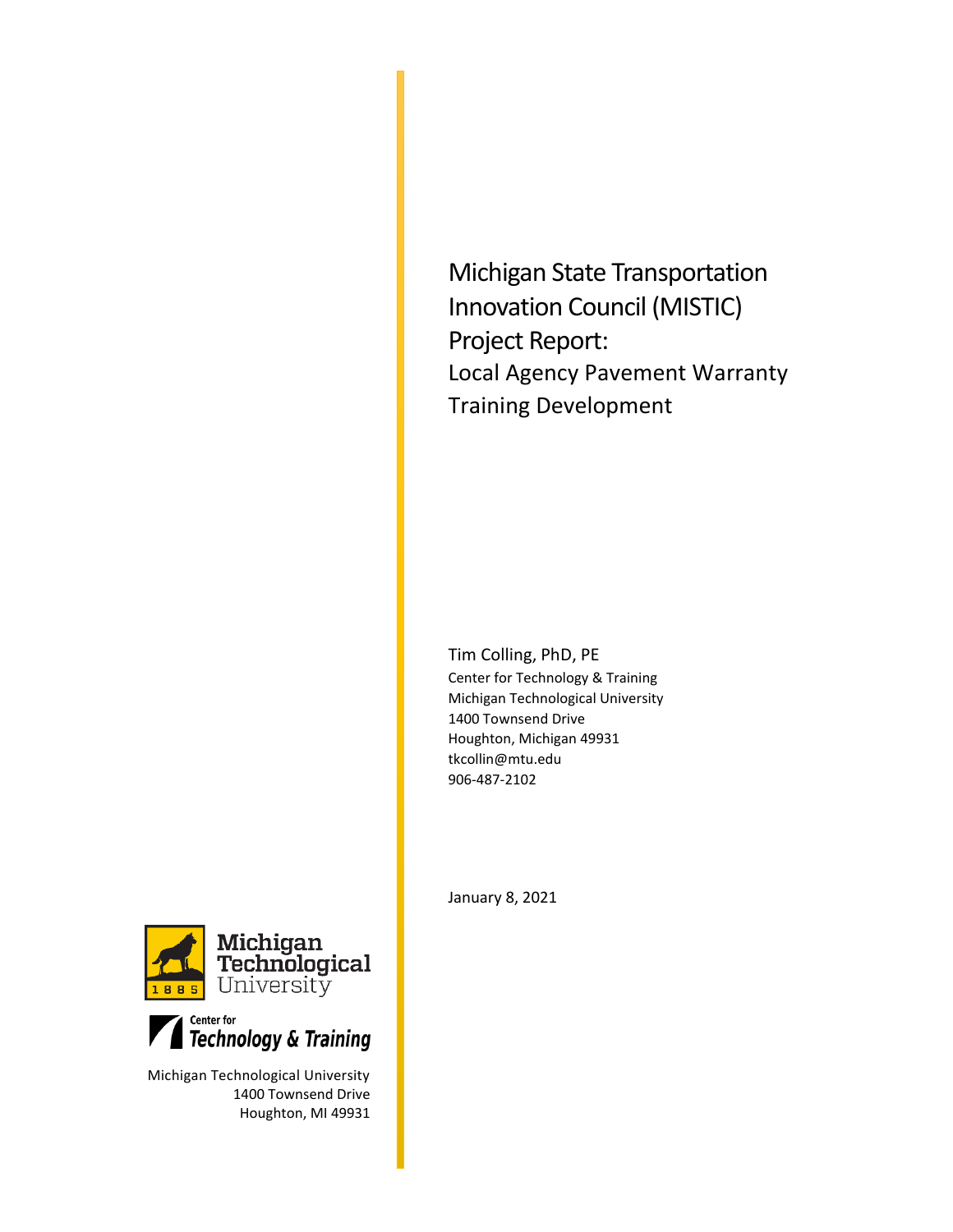### **Description of Project**

In 2018 the Michigan Department of Transportation (MDOT) along with the Michigan County Road Association (CRA) developed draft guidelines for applying a legislatively mandated pavement warranty program on local agency paving projects. The local agency warranty policy can be applied to any project voluntarily if desired in locations where warranties are not mandated by legislation.

Warranties on paving projects are a relatively new paradigm for Michigan local agencies, both on the technical level and at the decision maker level. Outside of the large urban areas there is little experience with administering warranty programs at the local agency level. This is a concern since warranties can significantly add to the cost of a project and the financial protection they offer can be undermined if the local agency does not administer the program effectively. As with any innovation, a bad first experience from early adopters can taint the innovation and blunt its effectiveness. A training program was necessary to address this risk, and ensure successful adoption of pavement warranties as an innovative contracting tool.

This project developed and delivered training materials for both technical and non-technical local agency decision makers to provide the necessary background knowledge in order to make informed decisions about pavement warranties.

#### **Overall Budget**

The project budget primarily consisted of labor related expenses, with minor direct expenses related to travel and training facility expenses. The project budget as submitted to MDOT is included in [Figure 1.](#page-2-0) \$74,792.80 of the project budget was funded by the STIC grant, with the remaining \$18,700.00 coming from in-kind services from the County Road Association.

The project exceeded the budget due to an increase in the amount and type of deliverables, with Michigan Tech absorbing the excess expense.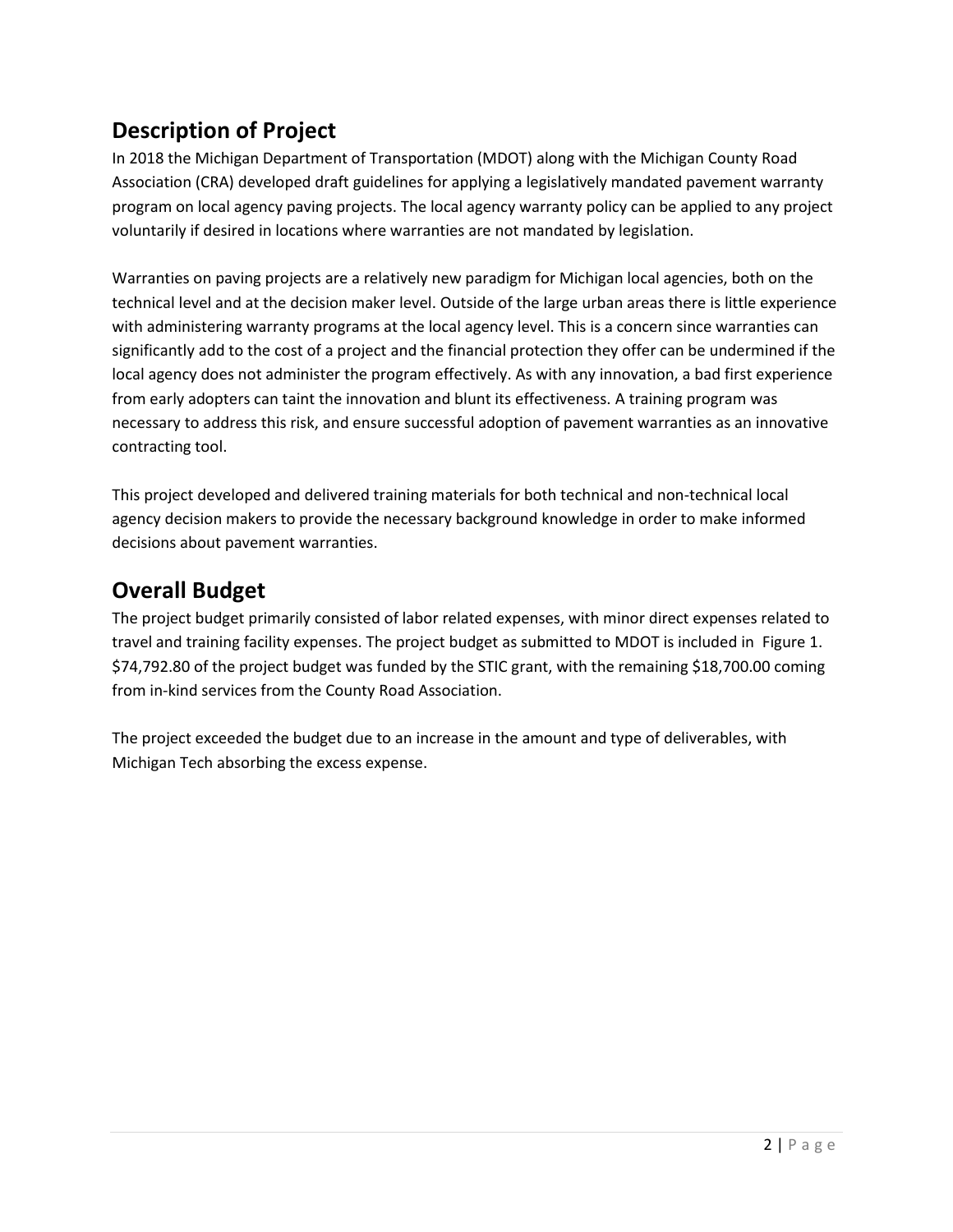| <b>CLASSIFICATION</b>                                                          |                     |                |                   |               |                                | <b>LABOR COST</b> |
|--------------------------------------------------------------------------------|---------------------|----------------|-------------------|---------------|--------------------------------|-------------------|
| <b>Director</b>                                                                |                     |                |                   |               |                                | \$<br>5,725.80    |
| <b>Technical Writer</b>                                                        |                     |                |                   |               |                                | \$<br>2,026.40    |
| <b>Research Engineer</b>                                                       |                     |                |                   |               |                                | \$<br>596.20      |
| <b>Research Engineer II</b>                                                    |                     |                |                   |               |                                | \$<br>6,791.94    |
| Sr. Project Manager, Training & Ops                                            |                     |                |                   |               |                                | \$<br>690.00      |
| <b>Customer Svc &amp; Data Support Specialist</b>                              |                     |                |                   |               |                                | \$<br>346.20      |
| <b>Workshop Coordinator</b>                                                    |                     |                |                   |               |                                | \$<br>170.70      |
| <b>Research Associate</b>                                                      |                     |                |                   |               |                                | \$<br>16,080.20   |
|                                                                                |                     |                |                   |               |                                |                   |
|                                                                                | <b>Total Hours:</b> | 804            |                   |               | <b>Total Labor</b>             | \$<br>32,427.44   |
|                                                                                |                     |                |                   |               |                                |                   |
|                                                                                |                     |                |                   |               |                                |                   |
| <b>PRIME OVERHEAD:</b> (Total Labor x Overhead Rate)                           |                     |                |                   |               |                                |                   |
|                                                                                |                     |                |                   |               |                                |                   |
|                                                                                | Overhead Rate:      | 37.00%         |                   |               | <b>Total Overhead</b>          | \$<br>11,998.15   |
|                                                                                |                     |                |                   |               |                                |                   |
|                                                                                |                     |                |                   |               |                                |                   |
|                                                                                |                     |                |                   |               |                                |                   |
| PRIME OTHER DIRECT EXPENSES: (List each item once at Actual Cost - NO MARKUP.) |                     |                |                   |               |                                |                   |
| Items                                                                          | Quantity            | @              | <b>Unit Price</b> | Unit          |                                | Item Price        |
| <b>Facility Rental</b>                                                         | 40.00               | @              | \$<br>50.000      | Hour          | $=$                            | \$<br>2,000.00    |
| Mileage - MTU Motor Pool                                                       | 5,600.00            | $^{\circledR}$ | \$<br>0.560       | <b>Mile</b>   | $=$                            | \$<br>3,136.00    |
| Lodging                                                                        | 24.00               | $^{\circledR}$ | \$<br>78.000      | <b>Night</b>  | $=$                            | \$<br>1,872.00    |
| <b>Per Diem</b>                                                                | 30.00               | $^{\circledR}$ | \$<br>51.000      | Day           | $=$                            | \$<br>1,530.00    |
| <b>Webinar Broadcast Services</b>                                              | 6,250.00            | $^{\circledR}$ | \$<br>0.060       | <b>Minute</b> | $=$                            | \$<br>375.00      |
| <b>Replication (material printing)</b>                                         | 28,125.00           | $^{\circledR}$ | \$<br>0.040       | Page          | $=$                            | \$<br>1,125.00    |
| <b>Fringe Benefits-Prof</b>                                                    | 44,425.59           | $^{\circledR}$ | \$<br>0.374       | <b>Dollar</b> | $=$                            | \$<br>16,615.17   |
| <b>ODC</b> Overhead                                                            | 10,038.00           | $^\circledR$   | \$<br>0.370       | <b>Dollar</b> | $=$                            | \$<br>3,714.06    |
| <b>Advisory Panel Matching Services</b>                                        | 18,700.00           | @              | \$<br>1.000       | <b>Dollar</b> | $=$                            | \$<br>18,700.00   |
|                                                                                |                     |                |                   |               |                                |                   |
|                                                                                |                     |                |                   |               | Total Other Direct Expenses \$ | 49.067.23         |
|                                                                                |                     |                |                   |               |                                |                   |
|                                                                                |                     |                |                   |               |                                |                   |

<span id="page-2-0"></span>*Figure 1 Original Project Budget*

### **Meeting Program Criteria**

The project developed and delivered two training programs. The first training program was titled "Pavement Warranties for Local Decisionmakers" which was targeted at non-technical local elected officials who are responsible for making decisions at local road agencies. This includes county road commissioners, township board members, and city commissioners. The size of this audience is very large and disbursed across the state. The project developed a four-part asynchronous recorded training series with a fifth session that was a live question and answer session to meet the needs of audience reach and interactivity. The training series was designed to provide information on the warranty program in greater detail as the series progressed, with the first module targeted at a general knowledge level appropriate for the entire audience, and the fourth module relevant and targeted at specifics for agencies that were committed to pursue warranties.

The second training package titled "Pavement Warranty Administration and Inspection" was an instructor delivered, web based training targeted at technical decision makers, including county engineers and city engineers who are responsible for carrying out the warranty program. The one-anda-half-hour training provided information on administrative requirements as well as technical requirements for inspection.

The project also created a place for an overview document, a warranty template for special provisions, a warranty resolution and guidelines for the use of warranties.